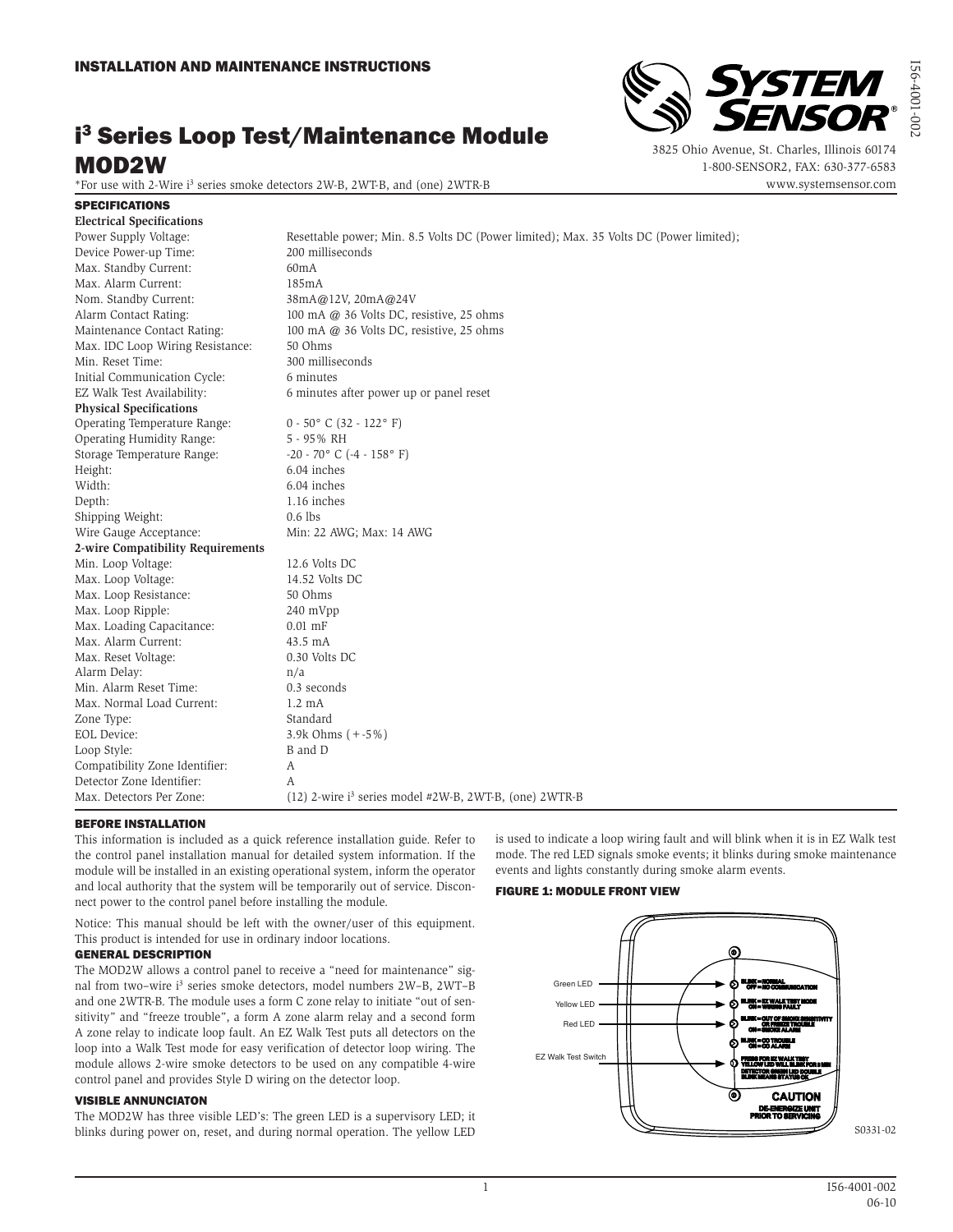#### TABLE 1: OPERATION MODES

| <b>OPERATION MODE</b>    | <b>GREEN</b><br><b>LED</b> | <b>YELLOW</b><br><b>LED</b> | <b>RED LED</b> |
|--------------------------|----------------------------|-----------------------------|----------------|
| Normal (standby)         | Blink 5 Sec.               | OFF                         | OFF            |
| No power/Non-operational | OFF                        | OFF                         | OFF            |
| Loop wiring fault        | Blink 5 Sec.               | 0 <sub>N</sub>              | OFF            |
| <b>EZ Walk Test Mode</b> | Blink 5 Sec.               | Blink 5 Sec.                | OFF            |
| <b>Alarm Smoke</b>       | Blink 5 Sec.               | OFF                         | ON             |
| Maintenance              | Blink 5 Sec.               | OFF                         | Blink 5 Sec.   |
| <b>Freeze Trouble</b>    | Blink 5 Sec.               | OFF                         | Blink 10 Sec.  |

## NORMAL (STANDBY)

The module is powered and detectors on the loop are operating normally.

## NO POWER/NON-OPERATIONAL

Power is not applied to the module or communication between the module and the detectors on the loop is unsuccessful.

## LOOP WIRING FAULT

If an open circuit occurs on the loop, the module will indicate the condition by illuminating the yellow LED. 2-wire units will then power the style-D terminals. When the wiring issue on the loop has been resolved, the module will turn the yellow LED off.

#### EZ WALK TEST MODE

This indicates the module and detectors are in EZ Walk Test Mode. See "EZ Walk Test" section for instructions on how to initiate and perform the EZ Walk test.

## **ALARM SMOKE**

A smoke alarm will be indicated by the red LED.

A smoke alarm is not self-restoring. Once a smoke alarm has been signaled, the red LED will illuminate until the module is reset by removal of power.

#### MAINTENANCE

This condition means one or more detectors on the loop have a smoke maintenance issue. See "Smoke Maintenance Inquiry" section for further details.

#### FREEZE TROUBLE

This condition means one or more detectors on the loop are measuring the ambient temperature is near the freezing point. See "Freeze Trouble Inquiry" section for further details.

## INSTALLATION

## MOUNTING

The module can be mounted to a  $4^{-11}/16$  inch back box or inside a listed, dedicated enclosure. When mounting inside an enclosure with pre-stamped holes, it may be easier to align the bottom screw hole first. It is not necessary to use the module cover when mounting inside an enclosure.

#### FIGURE 2: MOUNTING



## WIRING GUIDELINES

 All wiring must be installed in compliance with the NFPA 70 standards, National Electrical Code, applicable state and local codes, and any special requirements at the local Authority Having Jurisdiction (AHJ).

The screw terminals in the mounting base will accept 14-22 gauge wire. Wire connections are made by stripping approximately  $\frac{1}{4}$ " of insulation from the end of the feed wire, inserting it into the proper base terminal, and tightening the screw to secure the wire in place. Do not put wires more than 2 gauge apart under the same clamping plate.



Remove power from alarm control unit or initiating device circuits before installing detectors.

## WIRING DIAGRAMS

Install module wiring in accordance with appropriate wiring diagrams. (Figure 3)

The module relays have a maximum ON resistance of 25 ohms. This resistance plus the wiring resistance to the panel must be less than the maximum zone wiring resistance stated in the panel manual.

NOTE: If 2-wire i<sup>3</sup> detectors are used in conjunction with a style D initiat**ing circuit, the MOD2W must be used to provide that capability.** Ground fault on a module's 2-wire loop can be indicated at a control panel if the control panel is capable of ground fault detection on the power supply to the module and meets NFPA 72 ground fault indication requirements for initiating device circuits. The installer must verify that capability.

## TABLE 2: DIP SWITCH CONFIGURATIONS

|                 | <b>DIP SWITCH #1</b> | <b>DIP SWITCH #2</b>                                       | <b>DIP SWITCH #3</b> |
|-----------------|----------------------|------------------------------------------------------------|----------------------|
| ON<br>(DEFAULT) | Unused               | Smoke Maint on<br>Smoke Trouble and<br>Form-B Maint Relay  | Unused               |
| <b>OFF</b>      | Unused               | Smoke Maint on<br>Form-B Smoke main-<br>tenance Relay only | Unused               |

## POWER UP AND COMMUNICATIONS COMMUNICATIONS CHECK

Upon power up, the module will send a request for communication check. All compatible detectors on the loop that understand the communication protocol will respond. If all detectors respond correctly, the green LED will blink once every 5 seconds. If the module does not get a response, it will turn off the green LED and continue to try every 2 minutes until a response is received.

## SMOKE MAINTENANCE INQUIRY

The module sends a smoke maintenance inquiry to the detectors every 24 hours. If a response indicating a maintenance problem is received, the red LED on the module will blink once every 5 seconds and a smoke maintenance condition will be indicated to the panel. It is likely that the detector needs to be cleaned or replaced, refer to the detector instruction manual for maintenance instructions.

### FREEZE TROUBLE INQUIRY

The module sends a freeze trouble inquiry to the detectors every four hours. If a response indicating a freeze problem is received, the red LED on the module will blink once every 10 seconds and a smoke maintenance condition will be indicated to the panel.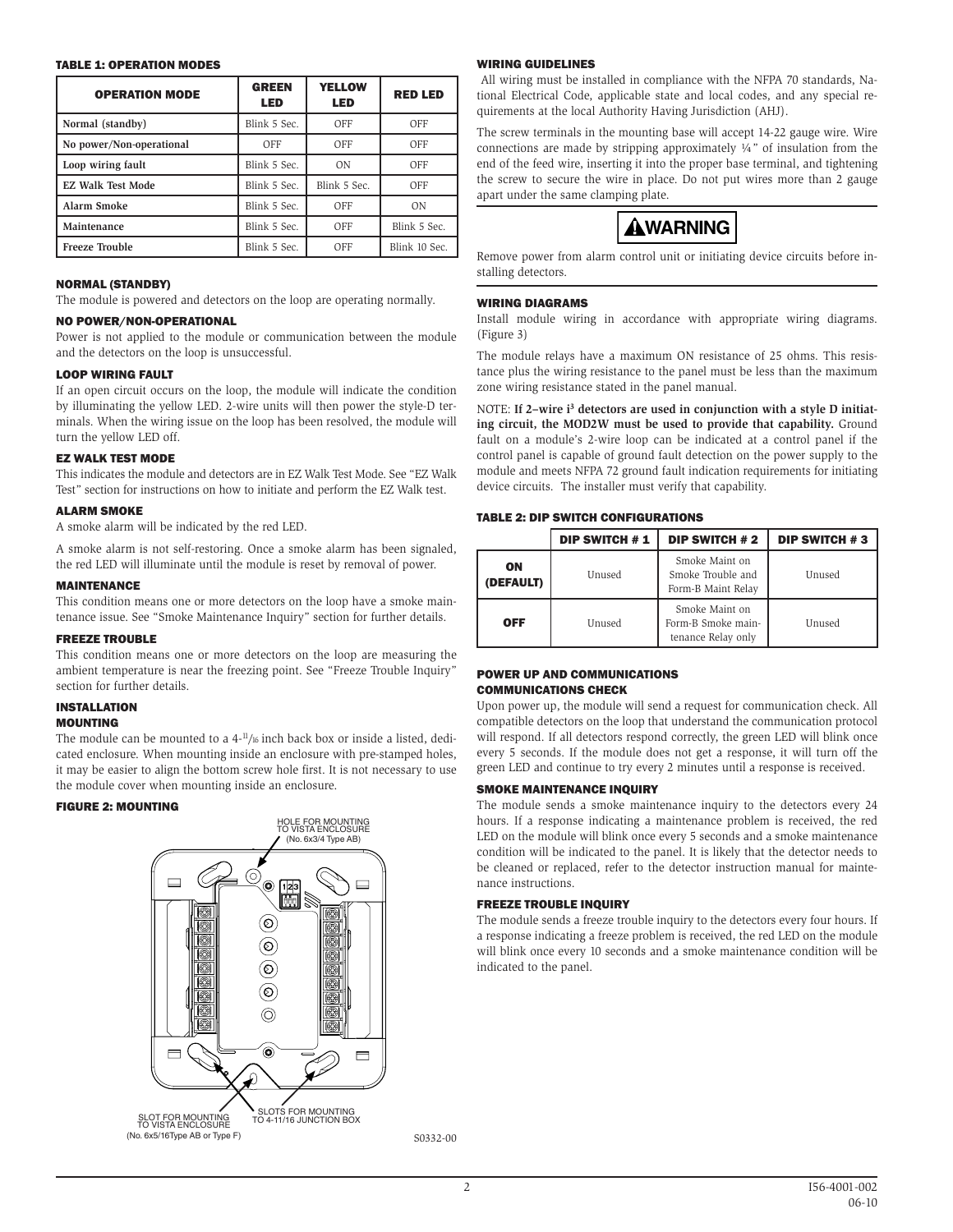## FIGURE 3: MOD2W WIRING DIAGRAM